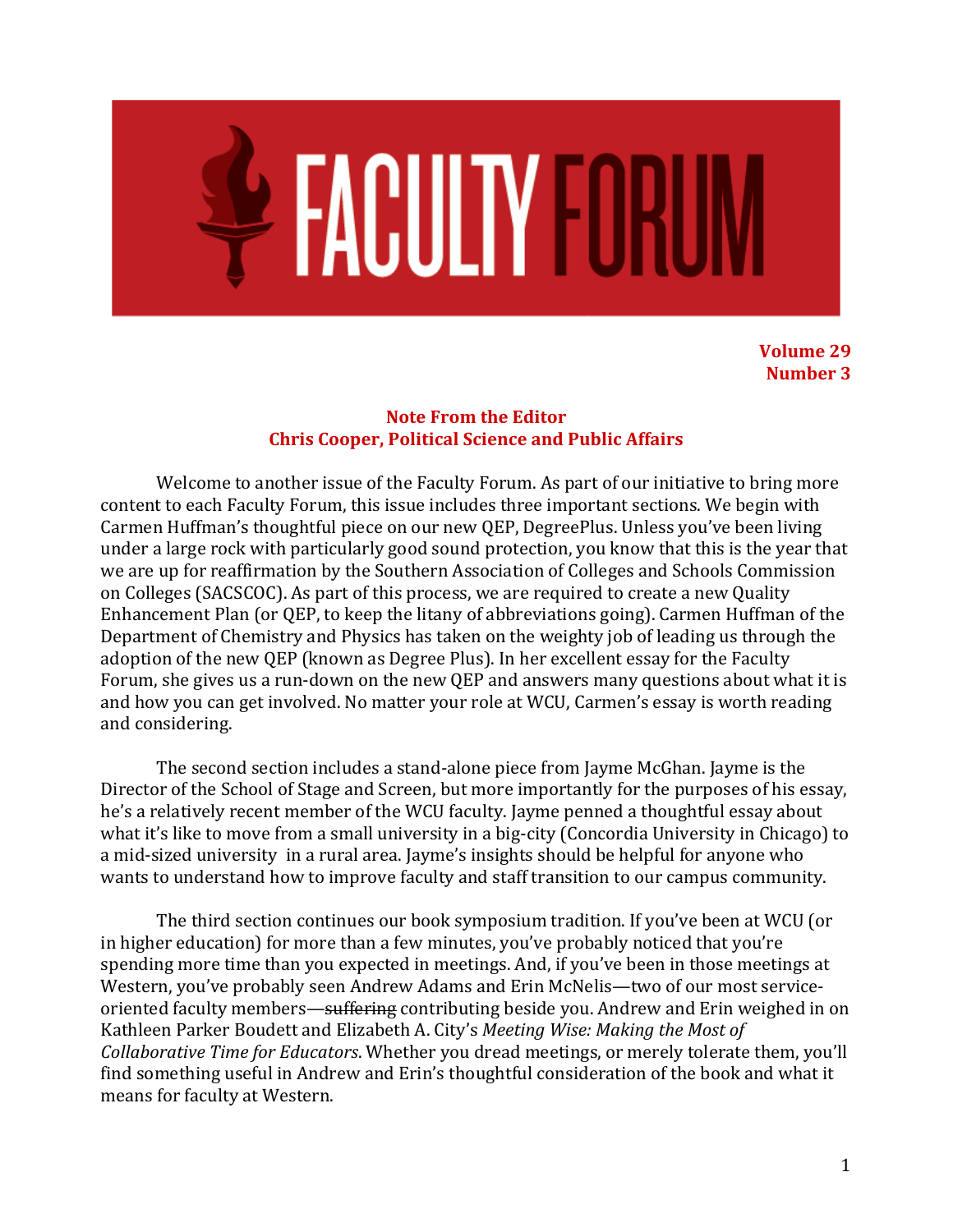As always, the opinions expressed here are those of the authors. The Faculty Commons and the university supports this publication as a place for open dialogue among faculty, but does not necessarily agree with or condone the content or opinions expressed here.

Happy Spring Break,

-Chris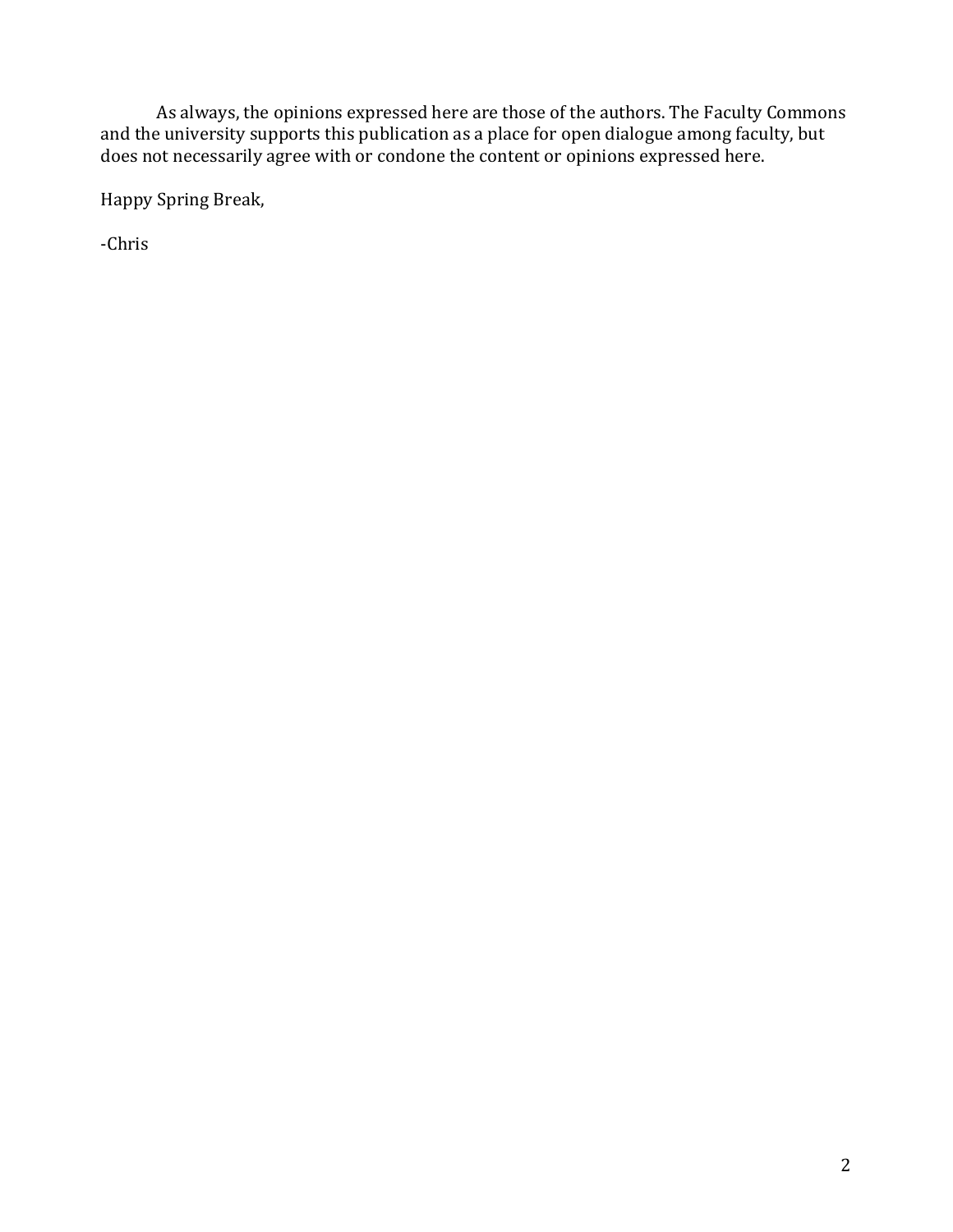# **DegreePlus: Furthering Student Development Through Intentional Extracurricular Involvement: Western Carolina University's 2017 Quality Enhacement Plan**

# By Carmen Huffman, OEP Coordinator and Associate Professor of Chemistry and **Physics**

### **What is DegreePlus?**

*DegreePlus* is a complementary view of student learning that incorporates transferable skills acquired through participation in extracurricular activities. The program, which is voluntary, will provide students with experience in cultural responsiveness, leadership, professionalism, and teamwork skills, which will prepare them for their post-graduation success.

#### **What are the goals of DegreePlus?**

- 1. Increase students' participation in extracurricular activities that promote transferable skill development.
- 2. Enhance students' cultural responsiveness, leadership, professionalism, and teamwork skills.

#### **What are extracurricular activities?**

Events and activities for *DegreePlus* should be extracurricular in nature, meaning the event or activity is not tied directly to a course for a grade or credit. In some cases, credit could be offered if the activity is open to others outside the class. (e.g. extra credit for going to a "One Book" event). Examples might include a seminar series, a career workshop, a trip or activity open to anyone in your major (or campus at large), etc.

#### **How does DegreePlus work?**

Students will move through different levels associated with each skill. Each progressive level aims to teach students' transferable skills with higher level learning outcomes.

Level 1: Experience & Exposure – Students attend extracurricular events or activities related to the four targeted skill areas. After attending at least five events associated with a particular skill, the student has achieved Level 1 for that particular skill and is invited to celebrate his/her learning at *DegreePlus Day*. Students can continue to earn Level 1 achievement in the remaining skill areas. Participation is tracked and reported to students in an *Experiential Transcript*.

Level 2: Reflection & Articulation – At *DegreePlus Day*, students reflect on their experiences and how the intended learning outcomes relate to their classroom learning and career plans. A mentor guides small group discussions to enhance the reflection process. Reflections related to the skill area achieved in Level 1 are submitted and graded by mentors using a rubric that ties the reflection to the learning outcomes of the targeted skill. After successful completion of the reflection, students earn a "*DegreePlus Participant*" designation which will be reflected on their academic transcript. Additional reflections for other skill areas can be submitted as well.

*Level 3: Integration & Application* – Students are encouraged to incorporate their developed skills into other areas of their life, such as capstone projects in advanced coursework, a work experience, or a service activity. They are invited back to *DegreePlus Day* to share how their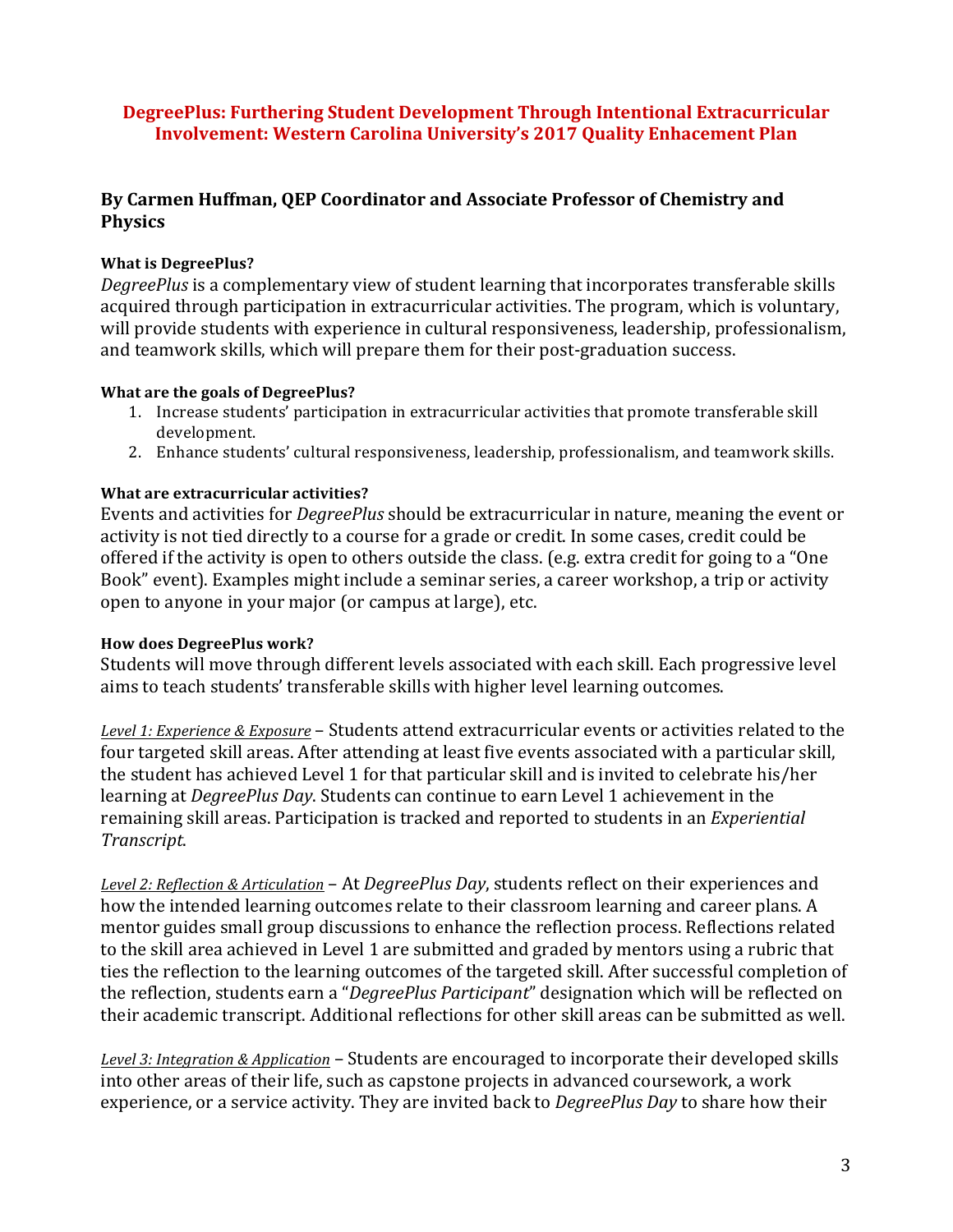*DegreePlus* skills played a role in their experience. Mentors engage with presenting students and judge their integration based on a rubric tied to the learning outcomes of the targeted skill(s). A "pass" signals the completion of Level 3 and the *DegreePlus* program. Students will be issued with graduation cords to celebrate their success.

### **When does DegreePlus start?**

Students in the Honors College, the 2017 Academic Success Program (ASP), and the 2017 Leadership Living/Learning Community will be the first students to experience the opportunities provided by *DegreePlus*. To start, the program will be centered on the professionalism skill. The ASP students will experience some activities associated with professionalism as early as Summer 2017, and the rest of the pilot group students will begin participating in professionalism activities in the fall. In Fall 2018, *DegreePlus* will open up to more students, and additional skill area programming will be incorporated.

#### **How will DegreePlus be managed?**

Housed in the Center for Career and Professional Development, *DegreePlus* will have the support of one full-time associate director, a student worker, a reduced load faculty member, and an advisory committee for the first-year pilot. In subsequent years, the faculty member will be released, but additional help in the form of at least one full-time staff member will be provided.

#### How can faculty and staff be involved?

There are several ways faculty and staff can support *DegreePlus*. In faculty's roles as academic advisors, open discussions with students will not only encourage students to get involved, but will also help students to reflect on their experiences and relate them to coursework and future goals. A review of a students' Experiential Transcript will enhance those conversations, and can help students with post-graduation preparations, such as writing resumes or goal statements. Faculty and staff can also sign up to be a mentor at *DegreePlus Day*. Training and a small stipend will be provided for those individuals. Lastly, faculty and staff should consider any extracurricular programming they offer for students. If it is aligned with any of the *DegreePlus* skills, let the implementation committee know. Or if there is potential for alignment, consider modifying the activity or event to incorporate a *DegreePlus* skill.

## **What's in it for us?**

Clearly, participation in *DegreePlus* will be intrinsically valuable to students. And students' success is valuable to us all. However, more tangible rewards include increased attendance at events and activities and help with the assessment of those activities. Resources can potentially be allocated to support the development of activities, as well. Most importantly, *DegreePlus* provides a complementary approach to education that encourages faculty, staff and students to work together to shape student success.

## How can faculty and staff learn more?

I hope this article sparked your curiosity, and I strongly urge you to engage in discussion with our committee to learn more. A list of our committee members and more information is available at the *DegreePlus* website: https://DegreePlus.wcu.edu. Also, members of our committee are currently planning visits to individual units on campus. If you'd like to be included, please speak to your Department Head, and have him or her contact me. Or simply,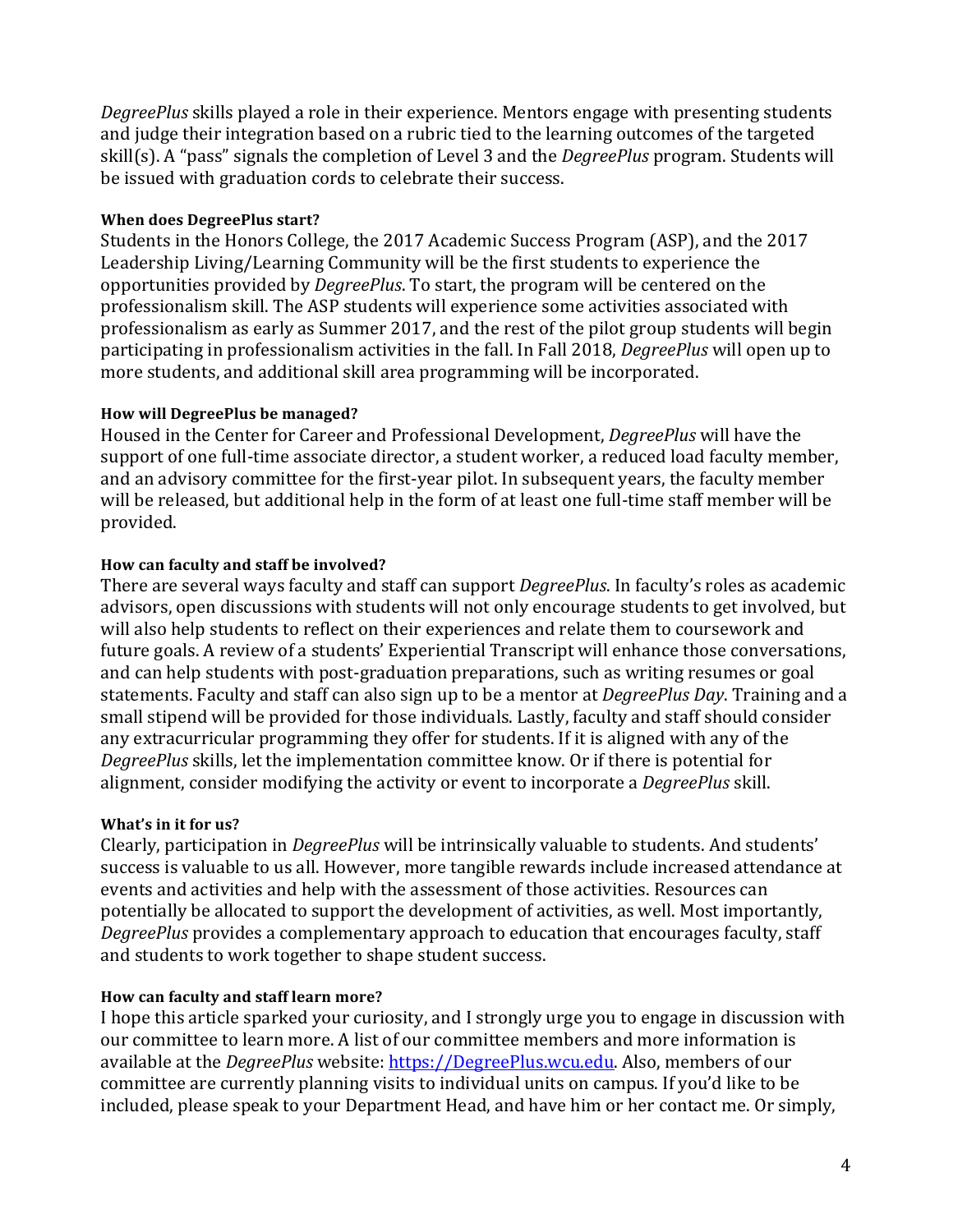email me personally! I'd be delighted to have a conversation with you to provide a more indepth overview.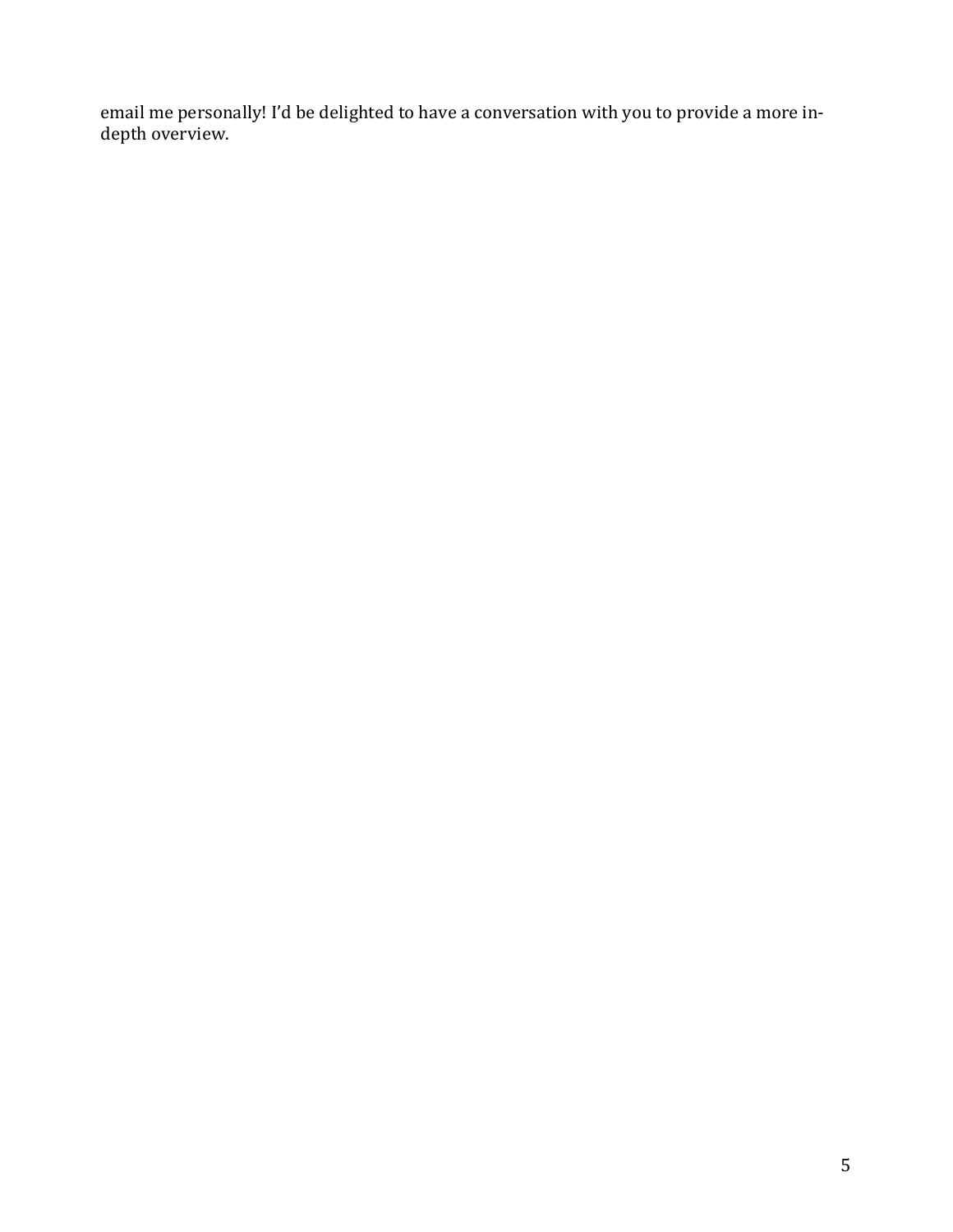# **From Chicago to Cullowhee**

By Jayme McGhan, Associate Professor and Director of Stage and Screen

I began my work as the Director of the School of Stage and Screen at Western Carolina University on July  $1^{st}$ , 2015 after having spent six years as the head of theatre at Concordia University, Chicago and three years previous to that as the head of theatre at Ridgewater College in Minnesota. Moving from a smaller (5,000 students), private institution in a large metropolitan area to a mid-sized public institution in an un-incorporated mountain town was a welcomed breath of fresh air. Mountains don't close in on me, but sprawling buildings do. My wife and I had a plan to give Chicago ten years and then move to whatever mountains beckoned us. We were in year six of the plan when the position at WCU opened. It was such a perfect fit for both my particular skillset and our family's desires that I had to throw my name in the mix.

Moving from the position of Artistic Director and program builder to the Director of an entire school has been a marvelous challenge. I've found there to be three specific areas of significant change from one position to the next, which really encompass a whole slew of academic shifts: breadth of focus, procedure, and culture.

Whereas I was focused on one specific program with tracks at CUC, I'm now focused on five programs at WCU. Attached to these programs is a number of annual productions that tend to be a massive amount of work and are high stress by nature. Finding the correct equilibrium in attention paid to each program is a perpetual pursuit. The seemingly correct answer to this is that all need equal attention, but that's simply not possible on any given day. As such, I am constantly revising my process in how I work with the faculty to achieve the needs and goals of each program, ultimately creating the best possible learning experience for our students.

I've also found the difference in academic processes between private institutions and public institutions to be fairly massive. Whereas there might be two to three approvals for any given task at a private institution, there might be six or seven in a public institution. This has been both a blessing and a curse; a blessing because the sheer number of approvals gives ample time to catch mistakes or allow for adjustments, and a curse because it can often take quite a bit longer to execute any given task. After fifteen months on the job I'm just now starting to get used to the checks and balances.

Finally, I've found WCU's overall culture to be exceedingly supportive, caring, and organically built. This might be attributed to the fact that the majority of folks who work here also live here. I take my son to the park and I run in to three or four professors and their kids. I walk in to Jack the Dipper and there's a member of the facilities team having a scoop of ice cream with their family. I might have run in to a faculty or staff member in Chicago that I knew from CUC once every few months. I see someone I know here in Sylva and Cullowhee every day. It's really quite wonderful. I've heard a great deal of harping on the geography of WCU, but I believe it to be one of the University's best draws. The mountains keep us all close. My wife and I have found it to be a culture of committed community that is healthy for both the mind and spirit. And we're exceedingly happy to call Cullowhee our home.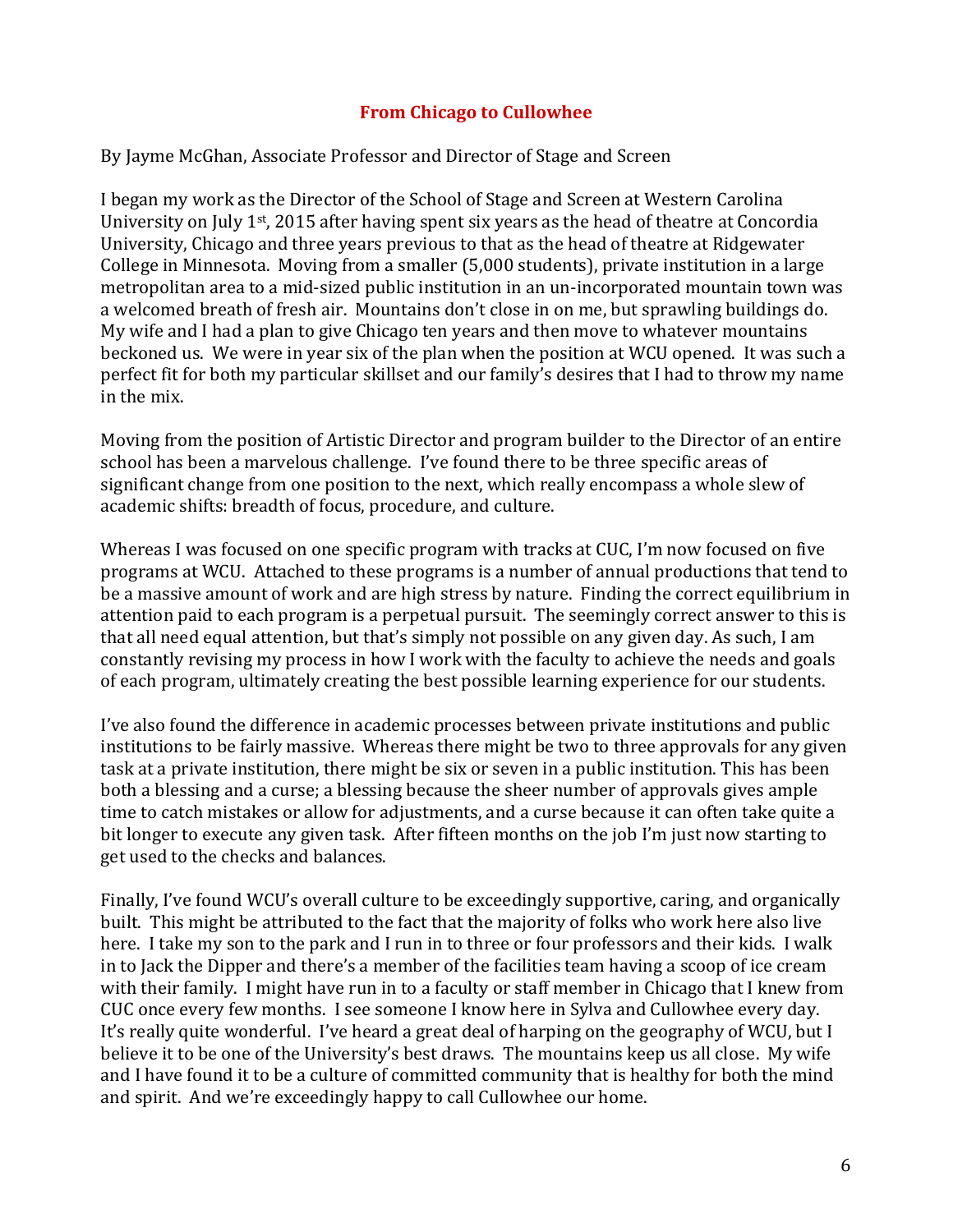### **Book Symposium on MeetingWise: Making the Most of Collaborative Time for Educators by Katheryn Parker Boudett, and Elizabeth A. City**

#### Andrew Adams, Associate Dean, College of Fine and Performing Arts

In September 1894 Reuben Gold Thwaites—Secretary of the State Historical Society of Wisconsin and a noted historian in his own right—travelled to Lake Placid, New York, to attend the annual conference of the American Library Association. The report he made to his colleagues in Madison later that December spoke glowingly of his time there. He wrote: "To these meetings the members bring the fruits of experience, their best thoughts, their ripest judgments, and in the week of earnest deliberation receive new ideas and become freshly imbued with enthusiasm in the common cause."

Thwaites describes meetings as enriching communal experiences, gatherings that participants both "bring" to and "receive" from. And though it may go unnoticed upon first reading, he flavors his description with the evocative language of food: "fruits," "ripest," and "fresh." 

But are his observations naïve relics of a forgotten past? In our of age GoToMeetings and Skype, Power Point presentations and Drop Box documents, is it realistic to think that a meeting can "freshly imbue" us with anything—much less with enthusiasm?

In the title of their little book, Kathryn Parker Boudett and Elizabeth A. City equate "meeting" with "collaborative time." That meetings are a time for people to work together serves as both the philosophical and practical foundation of the book. But before grabbing my highlighter and diving into *Meeting Wise*, I took a few moments to reflect on my own life as an organizer of meetings. During the last two years in my work on the Faculty Activity Database I've been a rabid meeting planner. And as an associate dean I've attended enough meetings to earn frequent flyer miles.

What can I do better? I know that my agendas can be clearer and my outcomes more concrete. Above all, I regret the small forest of trees I've destroyed with handouts. Even after discovering the joys of double-siding and the cost-saving wonders of an eleven-point font, I'm still an arboreal assassin on an industrial scale. (Look up to those sickening patches of scarred, treeless earth on our beautiful mountains. That was me.)

Boudett and City carry the Thwaitian ideal into the twenty-first century in the opening of their first chapter: "Imagine that you are looking forward to every meeting on your calendar for the next week. When you get to each meeting, you engage deeply with colleagues as you make meaningful progress toward a shared goal. You leave energized and purposeful, thinking or acting differently." Although this language is eerily similar to the soft hypnotic phrases of a self-help tape spoken with the dulcet accompaniment of synthesized strings, these goals are as worthy now as they were in the fall of 1894.

The authors also touch upon the human aspect of meetings by encouraging facilitators to "build in the little things that help make a group feel like a community." No matter what the activity, such as singing "Happy Birthday" to someone or going around the table to touch base with every participant, we should set aside moments in our meetings that enable people to "feel appreciated and connected to others." I second the motion.

These observations are solid (Reuben) Gold, but as much as I was hoping for ripe ideas to freshly imbue my enthusiasm for the lost art of meetings, I was largely disappointed. At the beginning of just the second of seven chapters we find the following disconcerting statement: "...you probably know many of the big and little things you can do when planning a meeting to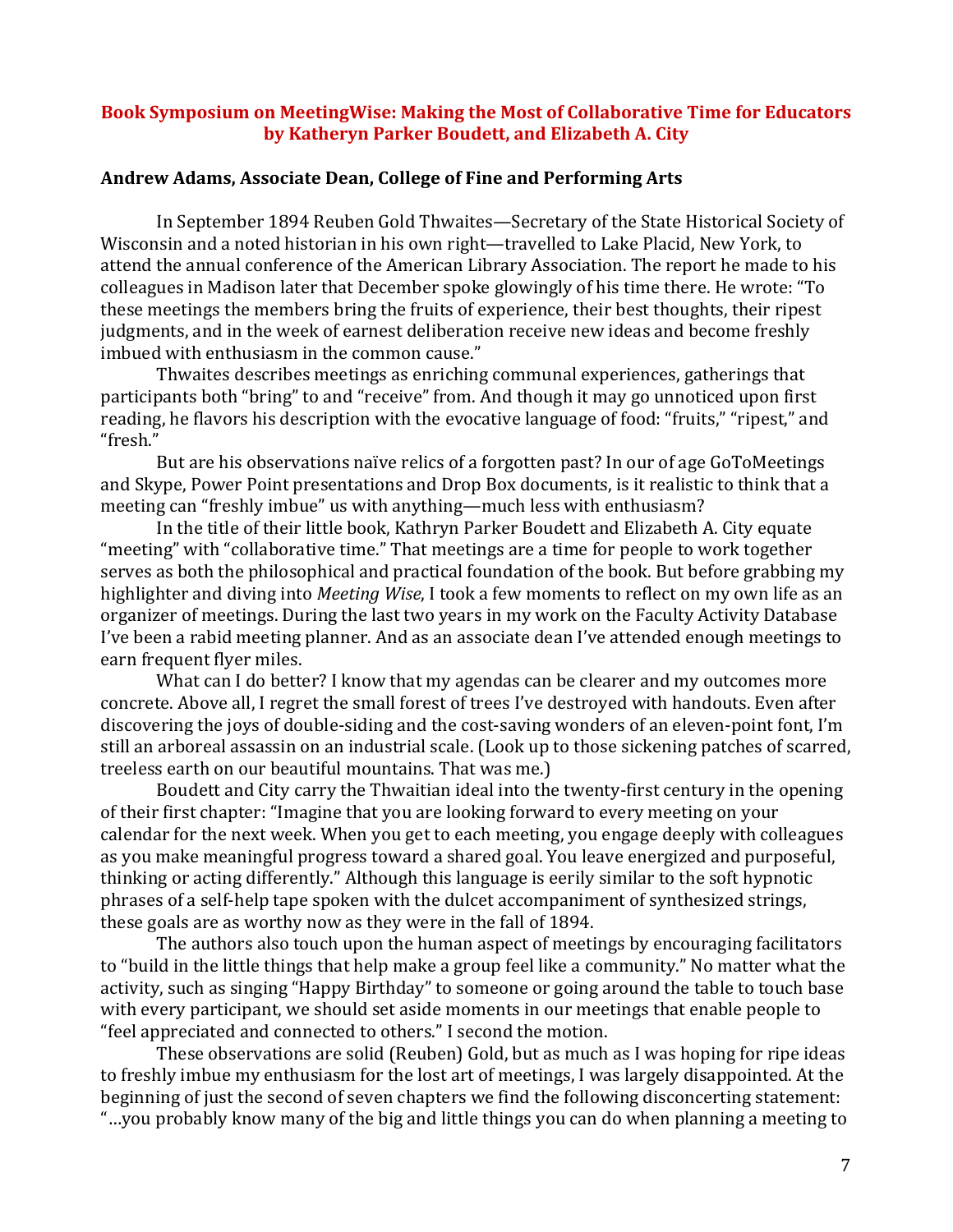increase the chances that it will be successful." If I already know "many things" why read on? Scholars rarely if ever discover an unknown planet or a lost land of living dinosaurs frolicking in the middle of the earth. We all reinvent the invented: the challenge is to sing old songs with a new voice as if the tunes have never been heard before. Above all, never belittle your own thesis.

Although great swaths of the book competently articulate the glaringly obvious, it seems as if Kathryn and Elizabeth have been watching me through the little camera on my computer: "Avoid giving people lengthy documents to read during a meeting," they write. They've heard the mills of Canton churn for me. Perhaps you'll find in their volume tidbits to help you in your personal journey to clearer agendas and laser-focused outcomes. However, I fear that you'll discover, like me, that being introduced to *Meeting Wise* won't be such a wise meeting after all.

By way of closing I'd like to propose a new honorific at Western: The Reuben Gold Thwaites Memorial Award for Best Meeting Organizer of the Year. To save paper, there will be no certificate. The gold plaque—it has to be Gold—will feature the Latin motto "Occurro ergo sum"-"I meet therefore I am."

The committee will have representatives from all colleges and from the staff. Let's also bring in, via Skype, Kathryn Parker Boudett and Elizabeth A. City. We'll provide them with a clear, eco-friendly agenda and concrete outcomes that imbue the attendees with enthusiasm in the common cause.

I ask but one thing, dear colleagues: you organize the meeting.

## **Erin McNelis, Associate Professor, Mathematics**

At times, the mere mention of "meetings" draws my stomach into knots. It brings back visions of tense moments from Faculty Senate meetings of my past as well the dread of losing time being talked-at or listening to circular discussion without coming making progress or decisions. Though we all may have similar memories or thoughts, hopefully we have also participated in or led meetings that were truly productive, made a difference, and left people feeling empowered or invigorated. The majority of the meetings that can fill our schedules fall somewhere between these two extremes, and are very much a part of our work as faculty.

Kathy Boudett and Liz City, faculty at the Harvard Graduate School of Education, have developed suggestions, check lists, and processes for improving educator meetings based on their work and research supporting schools, school districts, and school leadership. Though some of their advise struck me as more appropriate for working with middle schoolers, their key themes of meeting purpose, process, preparation, and pacing were meaningful at any level of academia or industry. Their focus on the role and responsibilities of both the facilitator and the participant in successful meetings helped remind me that the success of a group does not to rest on the shoulders of its leadership. Each person shares in the responsibility of keeping the meeting on task, supporting full engagement, managing con-flict, and maintaining awareness of the role he or she plays.